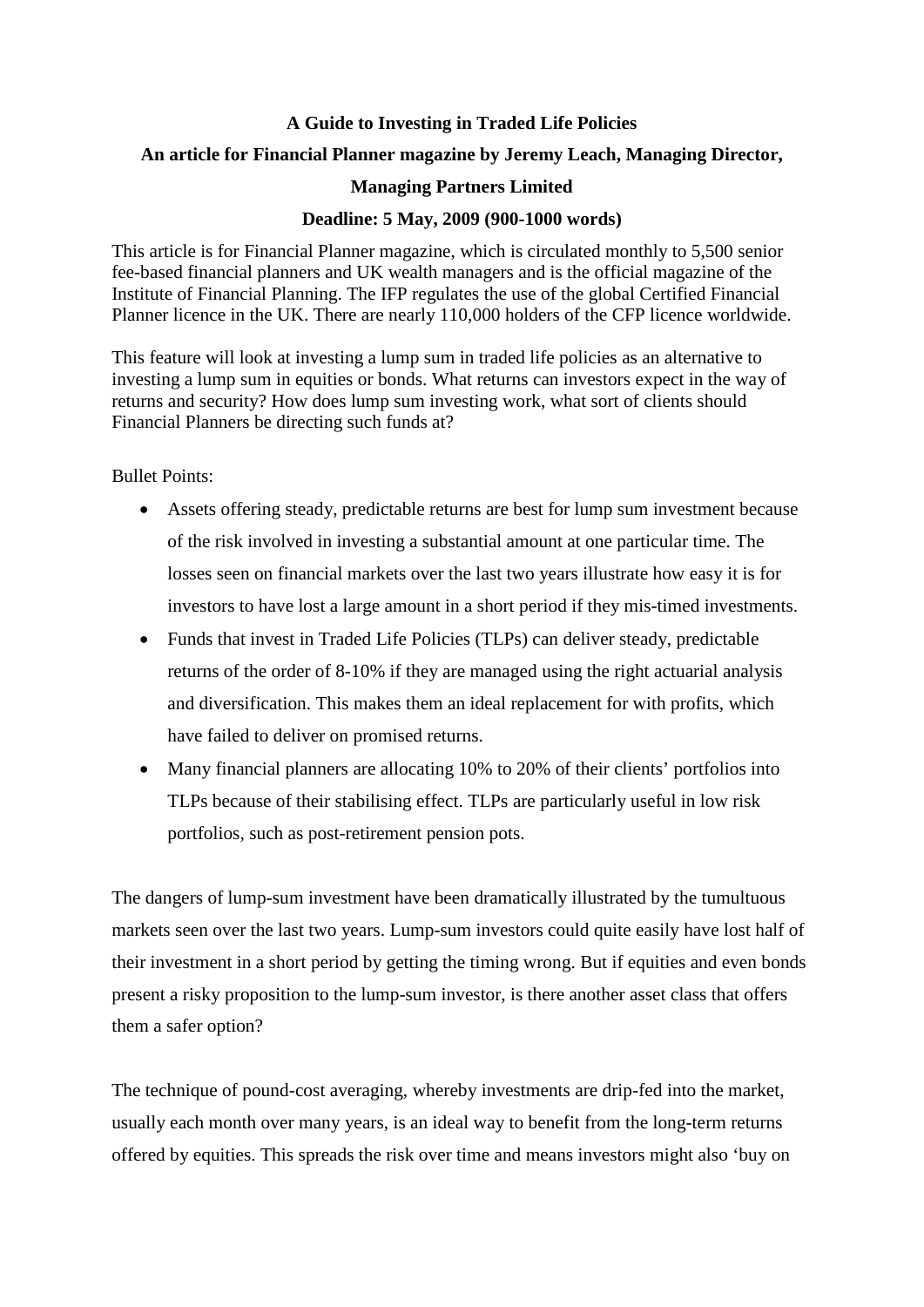the dips' at many points in time. However, the ideal investment for a lump sum is one which offers steady, incremental returns because of the higher risk of losses involved with timing.

For many years, with-profits offered such returns but their eventual failure to deliver on promises has been well-documented in recent years. One asset class that has proved it can deliver, however, even when equities, bonds and even cash funds have made losses, is traded life policies (TLPs).

TLPs are US-issued, whole-of-life assurance policies sold before the maturity date to allow the original owner to enjoy some of the benefits during their lifetime. The transaction by which an existing life insurance policy is sold to third parties is known as a life, or traded, settlement. Under the transaction, the buyer of the policy becomes the new beneficiary.

The fundamental advantage of TLPs for investors is that the face value of a policy is known; what is unknown is when the life assured will pass on and that value will be paid out. The premiums will have to be paid until that date.

Some large institutions, such as banks, buy TLPs directly and build up their own substantial portfolios. But there is another way to invest in them that is available to ordinary investors: there is a growing number of collective investment schemes, or funds, that invest in TLPs and which are managed by professional fund managers.

These fund managers must use actuarial analysis to buy TLPs at the right discounts, calculating backwards from the known face value, and carry out sufficient diversification to control the risk. A manager should not buy policies issued by just one company in case it goes bust. Thankfully, this has not been a problem, even in the current financial climate.

It is also important to have a high number of policies because while it is known from day one what a policy will be worth upon maturity, it is not possible to know exactly when the life assured will pass on and how many premiums will have to be paid before that date. The higher the number of policies that are held, the greater the chance that the actual maturities converge towards the standard life expectancies used to manage the fund.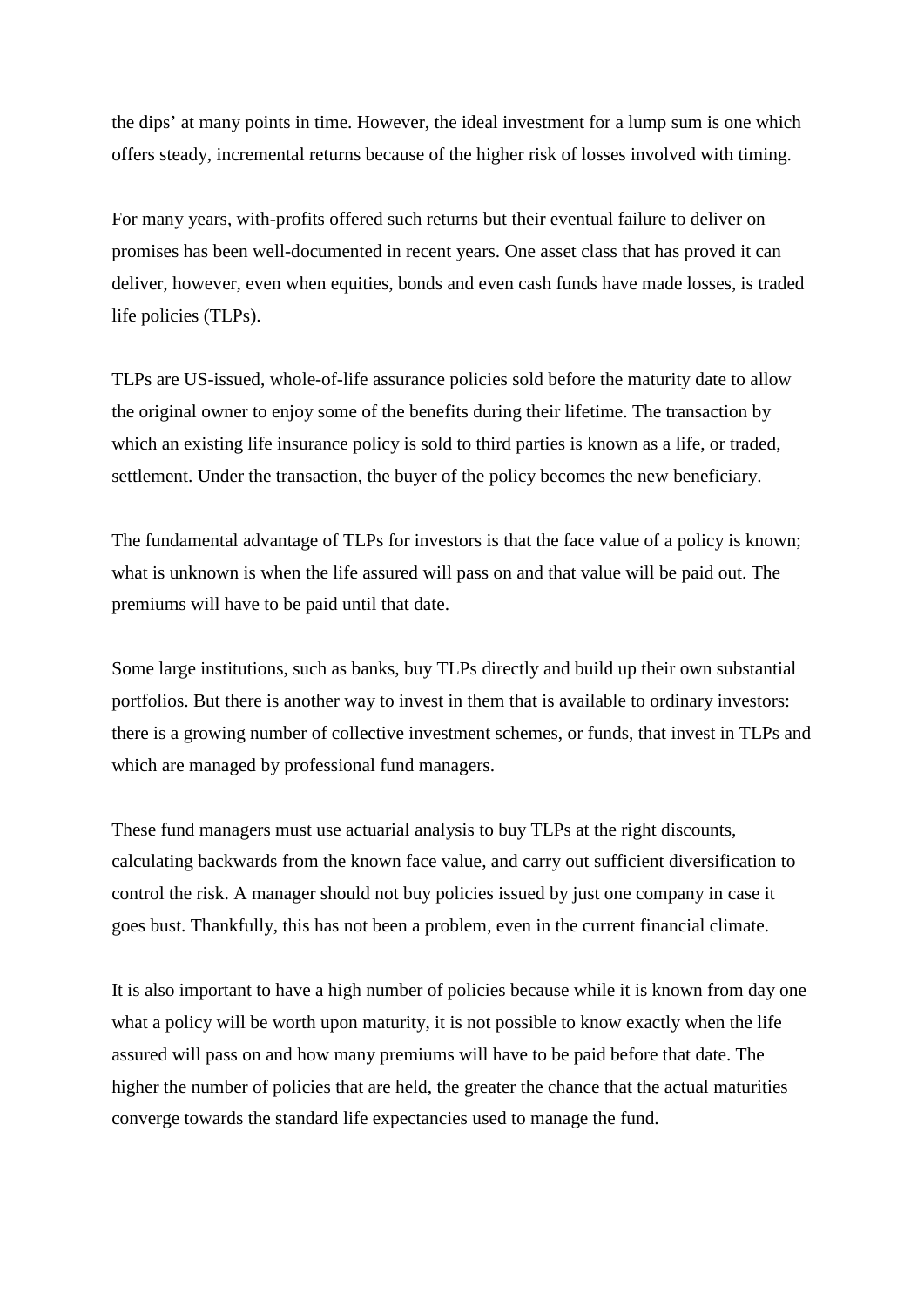Clearly managing TLP funds is a complicated task. But with the right investment process and actuarial analysis it is possible to deliver secure, incremental returns to a high degree of accuracy in the order of 8-10% per annum, year in, year out. These returns are largely unaffected by what is happening on financial markets because people always want to sell their policies at all stages of the economic cycle, if not more so in downturns when they might need to raise cash.

Last year was particularly good for TLP funds. The sterling share class in MPL's own Traded Policy Fund, which is available to retail investors, delivered 10.56% net of all charges over the year to 1 January 2009. The credit crunch was in fact beneficial for TLP investors, who were able to buy them at discounted prices towards the end of last year from cash-strapped institutions with substantial portfolios that were selling TLPs at a discount to raise money.

TLP funds are becoming popular. A report by Professor Merlin Stone of the Bristol Business School, published in December, estimated that investment in TLP funds by both retail and institutional investors rose by more than 50% over the year to 1 November 2008. One of the reasons that Professor Stone believes that TLP funds are likely to grow in popularity among retail investors is that they can be a good replacement for with profitsbased investments because they offer steady, incremental returns with relatively low risk.

The sensitive nature of TLPs in being linked to the lives of individuals does raise emotive issues. But investors should have a clear conscience about investing in them. There are many reasons why someone may wish to sell a policy. People's insurance needs change throughout their lives. For example, a young couple might take out insurance to protect each other or their children against their premature deaths, but they might divorce or outlive their children. Premiums can also become a burden or unnecessary expense and they might need ready cash to pay for care.

Another contentious issue is the fact individuals are selling assets at deep discounts that they could otherwise pass on to inheritors. However, it is worth bearing in mind that the TLP market allows policyholders to benefit from policies they have paid for themselves, rather than having to pass those benefits on to anybody else. Also, a second-hand market exists only because it offers policyholders much better prices than they would get from the insurance companies, which offer zero or near-zero surrender values.